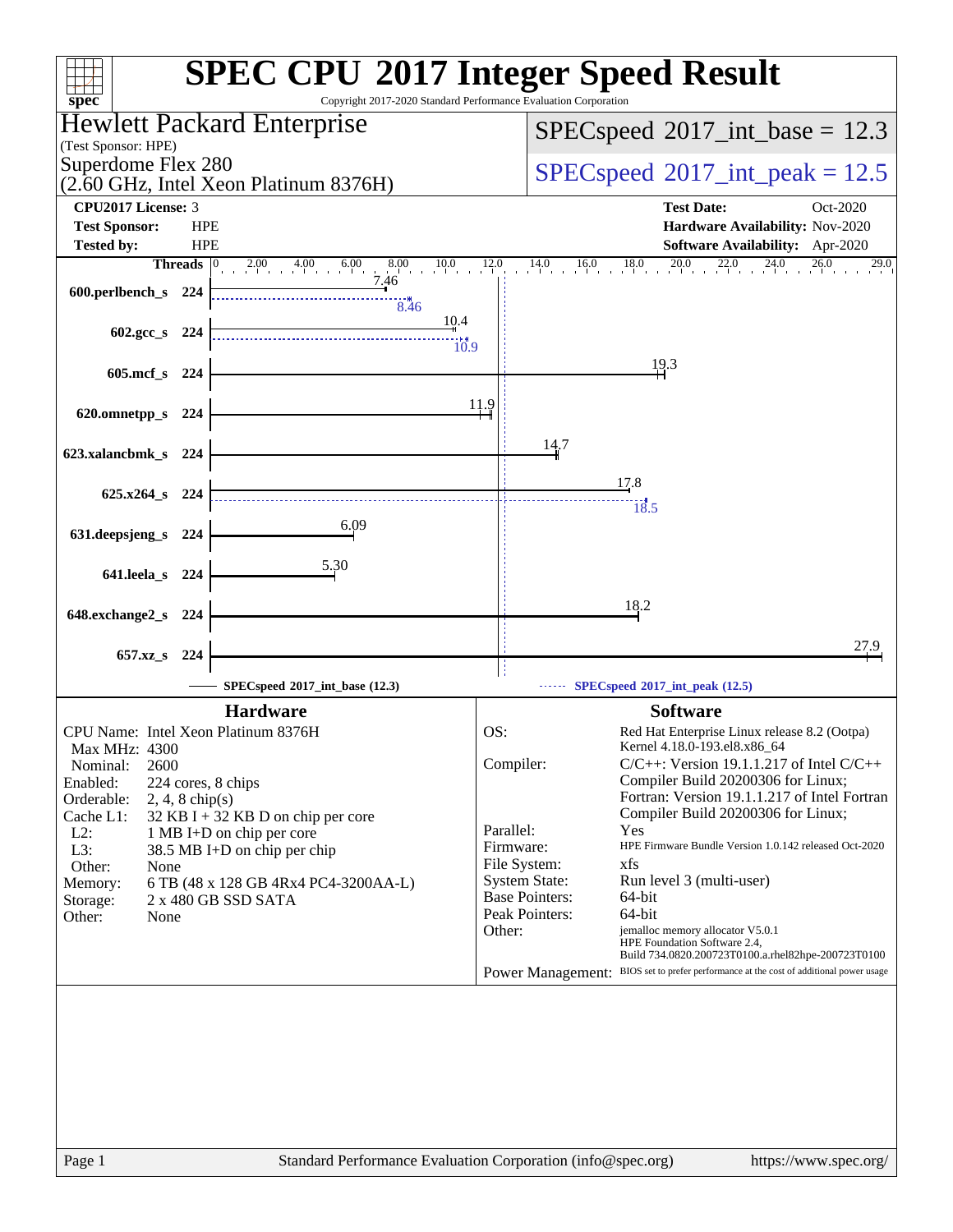

Copyright 2017-2020 Standard Performance Evaluation Corporation

## Hewlett Packard Enterprise

(Test Sponsor: HPE)

(2.60 GHz, Intel Xeon Platinum 8376H)

### $SPECspeed^{\circ}2017\_int\_base = 12.3$  $SPECspeed^{\circ}2017\_int\_base = 12.3$

Superdome Flex 280<br>  $SPECspeed^{\circ}2017$  $SPECspeed^{\circ}2017$  int\_peak = 12.5

**[CPU2017 License:](http://www.spec.org/auto/cpu2017/Docs/result-fields.html#CPU2017License)** 3 **[Test Date:](http://www.spec.org/auto/cpu2017/Docs/result-fields.html#TestDate)** Oct-2020 **[Test Sponsor:](http://www.spec.org/auto/cpu2017/Docs/result-fields.html#TestSponsor)** HPE **[Hardware Availability:](http://www.spec.org/auto/cpu2017/Docs/result-fields.html#HardwareAvailability)** Nov-2020 **[Tested by:](http://www.spec.org/auto/cpu2017/Docs/result-fields.html#Testedby)** HPE **[Software Availability:](http://www.spec.org/auto/cpu2017/Docs/result-fields.html#SoftwareAvailability)** Apr-2020

### **[Results Table](http://www.spec.org/auto/cpu2017/Docs/result-fields.html#ResultsTable)**

|                                               | <b>Base</b>    |                |       |                |       | <b>Peak</b>    |       |                |                |              |                |              |                |              |
|-----------------------------------------------|----------------|----------------|-------|----------------|-------|----------------|-------|----------------|----------------|--------------|----------------|--------------|----------------|--------------|
| <b>Benchmark</b>                              | <b>Threads</b> | <b>Seconds</b> | Ratio | <b>Seconds</b> | Ratio | <b>Seconds</b> | Ratio | <b>Threads</b> | <b>Seconds</b> | <b>Ratio</b> | <b>Seconds</b> | <b>Ratio</b> | <b>Seconds</b> | <b>Ratio</b> |
| 600.perlbench s                               | 224            | 238            | 7.46  | 239            | 7.41  | 237            | 7.48  | 224            | 210            | 8.46         | 208            | 8.52         | 212            | 8.39         |
| $602.\text{gcc}\_\text{s}$                    | 224            | 382            | 10.4  | 386            | 10.3  | 382            | 10.4  | 224            | 364            | 10.9         | 367            | <b>10.9</b>  | 374            | 10.6         |
| $605$ .mcf s                                  | 224            | 245            | 19.3  | 245            | 19.3  | 248            | 19.0  | 224            | 245            | 19.3         | 245            | 19.3         | 248            | 19.0         |
| 620.omnetpp_s                                 | 224            | 136            | 12.0  | 137            | 11.9  | 142            | 11.5  | 224            | 136            | 12.0         | <u>137</u>     | <b>11.9</b>  | 142            | 11.5         |
| 623.xalancbmk s                               | 224            | 96.4           | 14.7  | 96.7           | 14.7  | 95.8           | 14.8  | 224            | 96.4           | 14.7         | 96.7           | 14.7         | 95.8           | 14.8         |
| 625.x264 s                                    | 224            | 99.1           | 17.8  | 99.2           | 17.8  | 99.1           | 17.8  | 224            | 95.4           | 18.5         | 95.3           | 18.5         | 95.1           | 18.5         |
| $631.$ deepsjeng $s$                          | 224            | 235            | 6.09  | 235            | 6.09  | 235            | 6.10  | 224            | 235            | 6.09         | 235            | 6.09         | 235            | 6.10         |
| 641.leela s                                   | 224            | 322            | 5.30  | 322            | 5.30  | 322            | 5.30  | 224            | 322            | 5.30         | 322            | 5.30         | 322            | 5.30         |
| 648.exchange2 s                               | 224            | 162            | 18.2  | 162            | 18.2  | 162            | 18.2  | 224            | 162            | 18.2         | 162            | 18.2         | 162            | 18.2         |
| $657.xz$ s                                    | 224            | 222            | 27.9  | 217            | 28.5  | 222            | 27.9  | 224            | 222            | 27.9         | 217            | 28.5         | 222            | 27.9         |
| $SPEC speed^{\circ}2017\_int\_base =$<br>12.3 |                |                |       |                |       |                |       |                |                |              |                |              |                |              |

**[SPECspeed](http://www.spec.org/auto/cpu2017/Docs/result-fields.html#SPECspeed2017intpeak)[2017\\_int\\_peak =](http://www.spec.org/auto/cpu2017/Docs/result-fields.html#SPECspeed2017intpeak) 12.5**

Results appear in the [order in which they were run.](http://www.spec.org/auto/cpu2017/Docs/result-fields.html#RunOrder) Bold underlined text [indicates a median measurement](http://www.spec.org/auto/cpu2017/Docs/result-fields.html#Median).

### **[Compiler Notes](http://www.spec.org/auto/cpu2017/Docs/result-fields.html#CompilerNotes)**

The inconsistent Compiler version information under Compiler Version section is due to a discrepancy in Intel Compiler. The correct version of C/C++ compiler is: Version 19.1.1.217 Build 20200306 Compiler for Linux The correct version of Fortran compiler is: Version 19.1.1.217 Build 20200306 Compiler for Linux

### **[Submit Notes](http://www.spec.org/auto/cpu2017/Docs/result-fields.html#SubmitNotes)**

 The numactl mechanism was used to bind copies to processors. The config file option 'submit' was used to generate numactl commands to bind each copy to a specific processor. For details, please see the config file.

### **[Operating System Notes](http://www.spec.org/auto/cpu2017/Docs/result-fields.html#OperatingSystemNotes)**

 Stack size set to unlimited using "ulimit -s unlimited" Transparent Huge Pages enabled by default Prior to runcpu invocation Filesystem page cache synced and cleared with: sync; echo 3> /proc/sys/vm/drop\_caches Tuned-adm profile was set to Throughput-Performance using "tuned-adm profile throughput-performance"

## **[Environment Variables Notes](http://www.spec.org/auto/cpu2017/Docs/result-fields.html#EnvironmentVariablesNotes)**

```
Environment variables set by runcpu before the start of the run:
KMP_AFFINITY = "granularity=fine,scatter"
LD_LIBRARY_PATH = "/home/cpu2017/lib/intel64:/home/cpu2017/je5.0.1-64"
MALLOC_CONF = "retain:true"
OMP_STACKSIZE = "192M"
```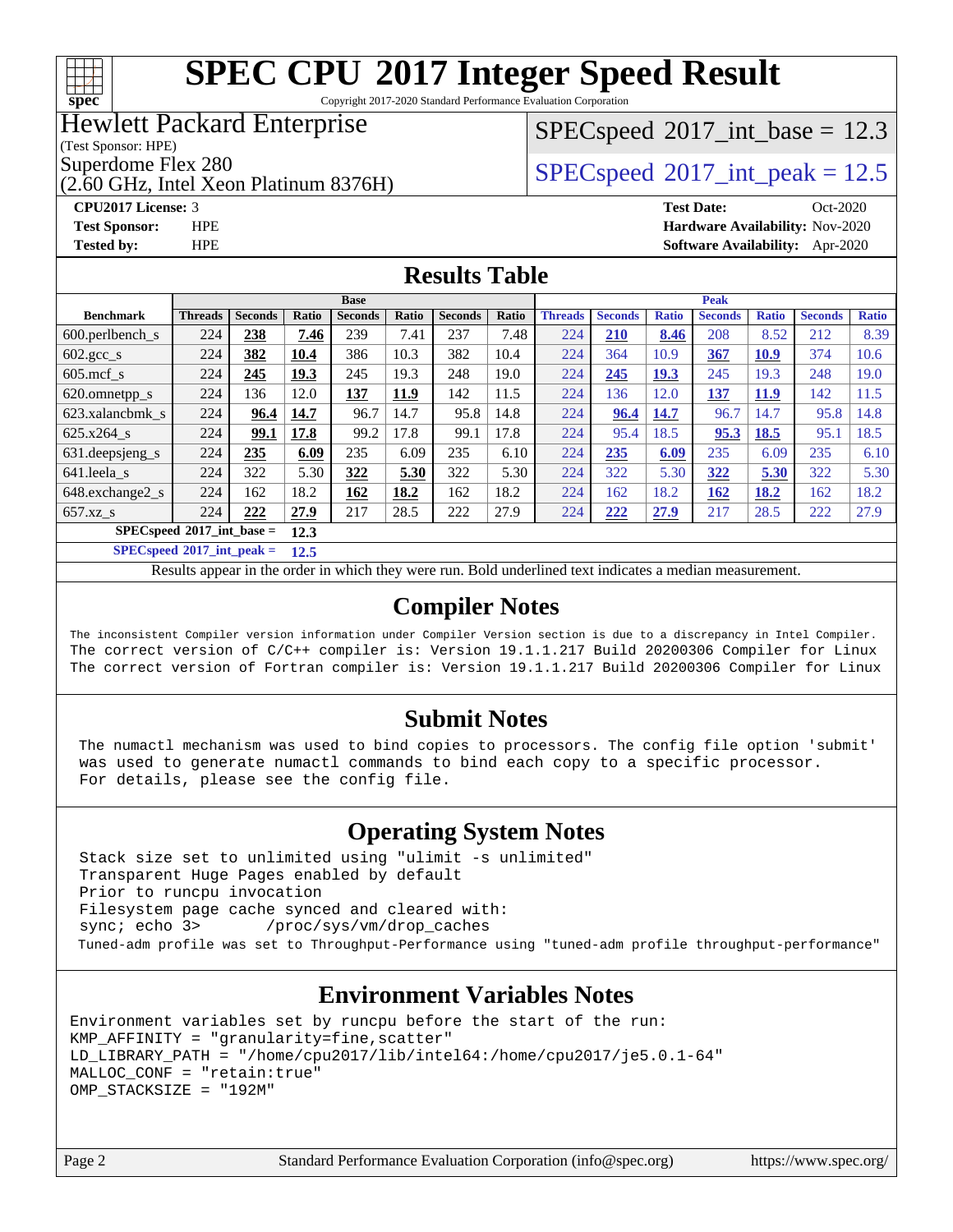## **[SPEC CPU](http://www.spec.org/auto/cpu2017/Docs/result-fields.html#SPECCPU2017IntegerSpeedResult)[2017 Integer Speed Result](http://www.spec.org/auto/cpu2017/Docs/result-fields.html#SPECCPU2017IntegerSpeedResult)** Copyright 2017-2020 Standard Performance Evaluation Corporation Hewlett Packard Enterprise

(2.60 GHz, Intel Xeon Platinum 8376H)

 $SPECspeed^{\circledcirc}2017\_int\_base = 12.3$  $SPECspeed^{\circledcirc}2017\_int\_base = 12.3$ 

(Test Sponsor: HPE)

Superdome Flex 280<br>  $SPECspeed*2017$  $SPECspeed*2017$ \_int\_peak = 12.5

**[spec](http://www.spec.org/)**

 $\pm$ 

**[CPU2017 License:](http://www.spec.org/auto/cpu2017/Docs/result-fields.html#CPU2017License)** 3 **[Test Date:](http://www.spec.org/auto/cpu2017/Docs/result-fields.html#TestDate)** Oct-2020 **[Test Sponsor:](http://www.spec.org/auto/cpu2017/Docs/result-fields.html#TestSponsor)** HPE **[Hardware Availability:](http://www.spec.org/auto/cpu2017/Docs/result-fields.html#HardwareAvailability)** Nov-2020 **[Tested by:](http://www.spec.org/auto/cpu2017/Docs/result-fields.html#Testedby)** HPE **[Software Availability:](http://www.spec.org/auto/cpu2017/Docs/result-fields.html#SoftwareAvailability)** Apr-2020

### **[General Notes](http://www.spec.org/auto/cpu2017/Docs/result-fields.html#GeneralNotes)**

 Binaries compiled on a system with 1x Intel Core i9-7980XE CPU + 64GB RAM memory using Redhat Enterprise Linux 8.0 NA: The test sponsor attests, as of date of publication, that CVE-2017-5754 (Meltdown) is mitigated in the system as tested and documented. Yes: The test sponsor attests, as of date of publication, that CVE-2017-5753 (Spectre variant 1) is mitigated in the system as tested and documented. Yes: The test sponsor attests, as of date of publication, that CVE-2017-5715 (Spectre variant 2) is mitigated in the system as tested and documented. jemalloc, a general purpose malloc implementation built with the RedHat Enterprise 7.5, and the system compiler gcc 4.8.5 sources available from jemalloc.net or<https://github.com/jemalloc/jemalloc/releases> **[Platform Notes](http://www.spec.org/auto/cpu2017/Docs/result-fields.html#PlatformNotes)** BIOS Configuration: Workload Profile set to HPC Intel Hyper-Threading set to Disabled Workload Profile set to Custom Minimum Processor Idle Power Core C-State set to C6 State Minimum Processor Idle Power Package C-State set to Package C6 (non-retention) State Sysinfo program /home/cpu2017/bin/sysinfo Rev: r6365 of 2019-08-21 295195f888a3d7edb1e6e46a485a0011 running on ch-622.fchst.rdlabs.hpecorp.net Thu Oct 29 11:36:17 2020 SUT (System Under Test) info as seen by some common utilities. For more information on this section, see <https://www.spec.org/cpu2017/Docs/config.html#sysinfo> From /proc/cpuinfo model name : Intel(R) Xeon(R) Platinum 8376H CPU @ 2.60GHz 8 "physical id"s (chips) 224 "processors" cores, siblings (Caution: counting these is hw and system dependent. The following excerpts from /proc/cpuinfo might not be reliable. Use with caution.) cpu cores : 28 siblings : 28 physical 0: cores 0 1 2 3 4 5 6 8 9 10 11 12 13 14 16 17 18 19 20 21 22 24 25 26 27 28 29 30 physical 1: cores 0 1 2 3 4 5 6 8 9 10 11 12 13 14 16 17 18 19 20 21 22 24 25 26 27 28 29 30 physical 2: cores 0 1 2 3 4 5 6 8 9 10 11 12 13 14 16 17 18 19 20 21 22 24 25 26 27 28 29 30 physical 3: cores 0 1 2 3 4 5 6 8 9 10 11 12 13 14 16 17 18 19 20 21 22 24 25 26 27 28 29 30 physical 4: cores 0 1 2 3 4 5 6 8 9 10 11 12 13 14 16 17 18 19 20 21 22 24 25 26 27 **(Continued on next page)**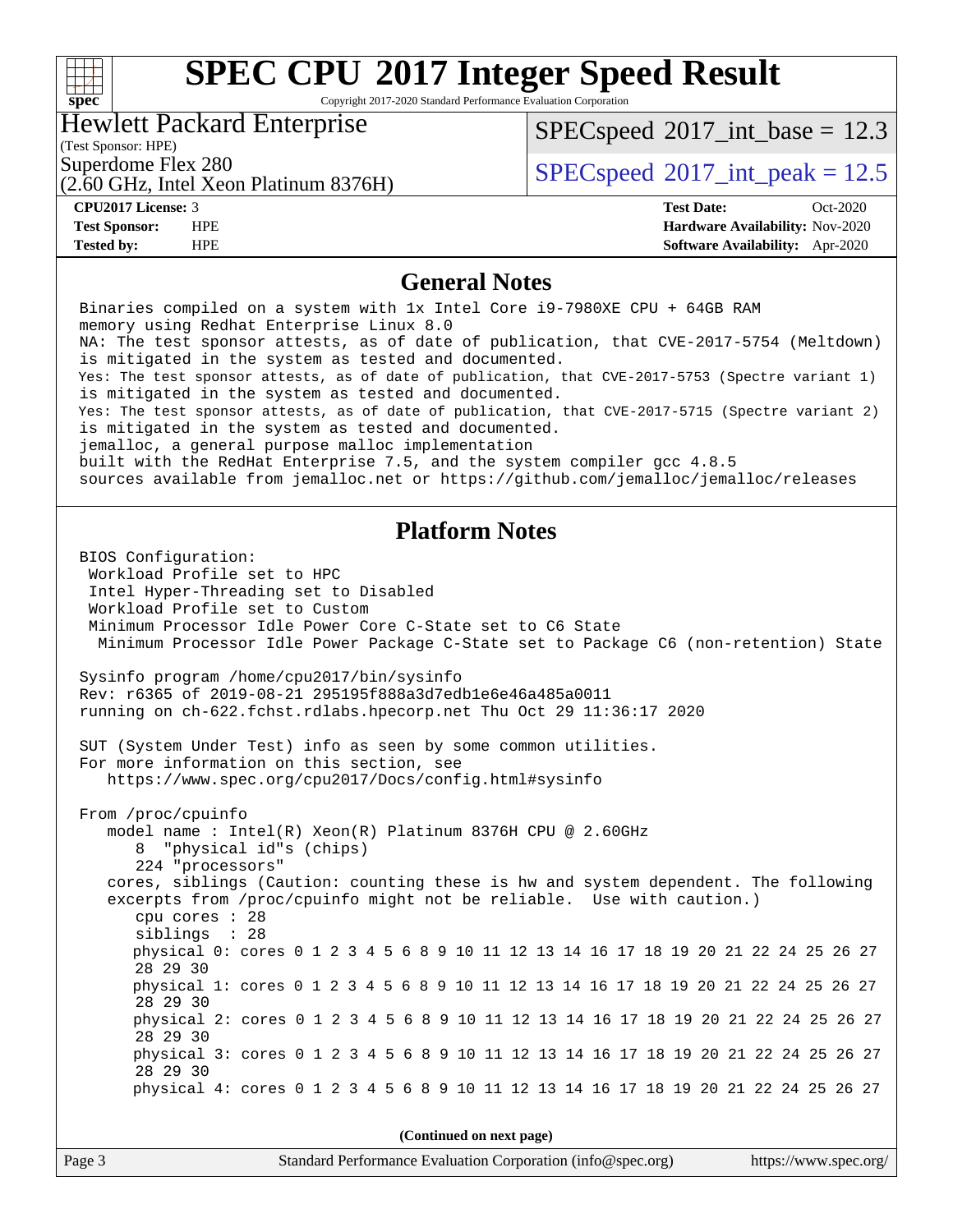| spec <sup>®</sup>                                        | <b>SPEC CPU®2017 Integer Speed Result</b><br>Copyright 2017-2020 Standard Performance Evaluation Corporation                                                            |                                                               |                                 |
|----------------------------------------------------------|-------------------------------------------------------------------------------------------------------------------------------------------------------------------------|---------------------------------------------------------------|---------------------------------|
| <b>Hewlett Packard Enterprise</b><br>(Test Sponsor: HPE) |                                                                                                                                                                         | $SPEC speed^{\circ}2017\_int\_base = 12.3$                    |                                 |
| Superdome Flex 280                                       |                                                                                                                                                                         |                                                               |                                 |
| (2.60 GHz, Intel Xeon Platinum 8376H)                    |                                                                                                                                                                         | $SPEC speed^{\circ}2017\_int\_peak = 12.5$                    |                                 |
| CPU2017 License: 3                                       |                                                                                                                                                                         | <b>Test Date:</b>                                             | Oct-2020                        |
| <b>Test Sponsor:</b><br><b>HPE</b>                       |                                                                                                                                                                         |                                                               | Hardware Availability: Nov-2020 |
| <b>HPE</b><br><b>Tested by:</b>                          |                                                                                                                                                                         |                                                               | Software Availability: Apr-2020 |
|                                                          | <b>Platform Notes (Continued)</b>                                                                                                                                       |                                                               |                                 |
| 28 29 30                                                 |                                                                                                                                                                         |                                                               |                                 |
| 28 29 30                                                 | physical 5: cores 0 1 2 3 4 5 6 8 9 10 11 12 13 14 16 17 18 19 20 21 22 24 25 26 27                                                                                     |                                                               |                                 |
| 28 29 30                                                 | physical 6: cores 0 1 2 3 4 5 6 8 9 10 11 12 13 14 16 17 18 19 20 21 22 24 25 26 27                                                                                     |                                                               |                                 |
| 28 29 30                                                 | physical 7: cores 0 1 2 3 4 5 6 8 9 10 11 12 13 14 16 17 18 19 20 21 22 24 25 26 27                                                                                     |                                                               |                                 |
| From lscpu:                                              |                                                                                                                                                                         |                                                               |                                 |
| Architecture:                                            | x86_64                                                                                                                                                                  |                                                               |                                 |
| $CPU$ op-mode( $s$ ):                                    | $32$ -bit, $64$ -bit                                                                                                                                                    |                                                               |                                 |
| Byte Order:<br>CPU(s):                                   | Little Endian<br>224                                                                                                                                                    |                                                               |                                 |
| On-line CPU(s) list: $0-223$                             |                                                                                                                                                                         |                                                               |                                 |
| Thread( $s$ ) per core:                                  | 1                                                                                                                                                                       |                                                               |                                 |
| $Core(s)$ per socket:                                    | 28                                                                                                                                                                      |                                                               |                                 |
| Socket(s):                                               | 8                                                                                                                                                                       |                                                               |                                 |
| NUMA $node(s)$ :                                         | 8                                                                                                                                                                       |                                                               |                                 |
| Vendor ID:                                               | GenuineIntel                                                                                                                                                            |                                                               |                                 |
| CPU family:<br>Model:                                    | 6<br>85                                                                                                                                                                 |                                                               |                                 |
| Model name:                                              |                                                                                                                                                                         | $Intel(R) Xeon(R) Platinum 8376H CPU @ 2.60GHz$               |                                 |
| Stepping:                                                | 11                                                                                                                                                                      |                                                               |                                 |
| CPU MHz:                                                 | 2020.636                                                                                                                                                                |                                                               |                                 |
| $CPU$ max $MHz$ :                                        | 4300.0000                                                                                                                                                               |                                                               |                                 |
| CPU min MHz:                                             | 1000.0000                                                                                                                                                               |                                                               |                                 |
| BogoMIPS:                                                | 5199.78                                                                                                                                                                 |                                                               |                                 |
| Virtualization:                                          | VT-x                                                                                                                                                                    |                                                               |                                 |
| Lld cache:<br>Lli cache:                                 | 32K<br>32K                                                                                                                                                              |                                                               |                                 |
| $L2$ cache:                                              | 1024K                                                                                                                                                                   |                                                               |                                 |
| L3 cache:                                                | 39424K                                                                                                                                                                  |                                                               |                                 |
| NUMA node0 CPU(s):                                       | $0 - 27$                                                                                                                                                                |                                                               |                                 |
| NUMA nodel CPU(s):                                       | $28 - 55$                                                                                                                                                               |                                                               |                                 |
| NUMA node2 CPU(s):                                       | $56 - 83$                                                                                                                                                               |                                                               |                                 |
| NUMA node3 CPU(s):                                       | 84-111                                                                                                                                                                  |                                                               |                                 |
| NUMA $node4$ CPU $(s)$ :                                 | 112-139                                                                                                                                                                 |                                                               |                                 |
| NUMA node5 CPU(s):                                       | $140 - 167$                                                                                                                                                             |                                                               |                                 |
| NUMA node6 $CPU(s):$<br>NUMA node7 CPU(s):               | $168 - 195$<br>$196 - 223$                                                                                                                                              |                                                               |                                 |
| Flags:                                                   |                                                                                                                                                                         | fpu vme de pse tsc msr pae mce cx8 apic sep mtrr pge mca cmov |                                 |
|                                                          | pat pse36 clflush dts acpi mmx fxsr sse sse2 ss ht tm pbe syscall nx pdpelgb rdtscp                                                                                     |                                                               |                                 |
|                                                          | lm constant_tsc art arch_perfmon pebs bts rep_good nopl xtopology nonstop_tsc cpuid                                                                                     |                                                               |                                 |
|                                                          | aperfmperf pni pclmulqdq dtes64 monitor ds_cpl vmx smx est tm2 ssse3 sdbg fma cx16<br>xtpr pdcm pcid dca sse4_1 sse4_2 x2apic movbe popcnt tsc_deadline_timer aes xsave |                                                               |                                 |
|                                                          | avx f16c rdrand lahf_lm abm 3dnowprefetch cpuid_fault epb cat_13 cdp_13<br>invpcid_single intel_ppin ssbd mba ibrs ibpb stibp ibrs_enhanced tpr_shadow vnmi             |                                                               |                                 |
|                                                          | (Continued on next page)                                                                                                                                                |                                                               |                                 |
| Page 4                                                   | Standard Performance Evaluation Corporation (info@spec.org)                                                                                                             |                                                               | https://www.spec.org/           |
|                                                          |                                                                                                                                                                         |                                                               |                                 |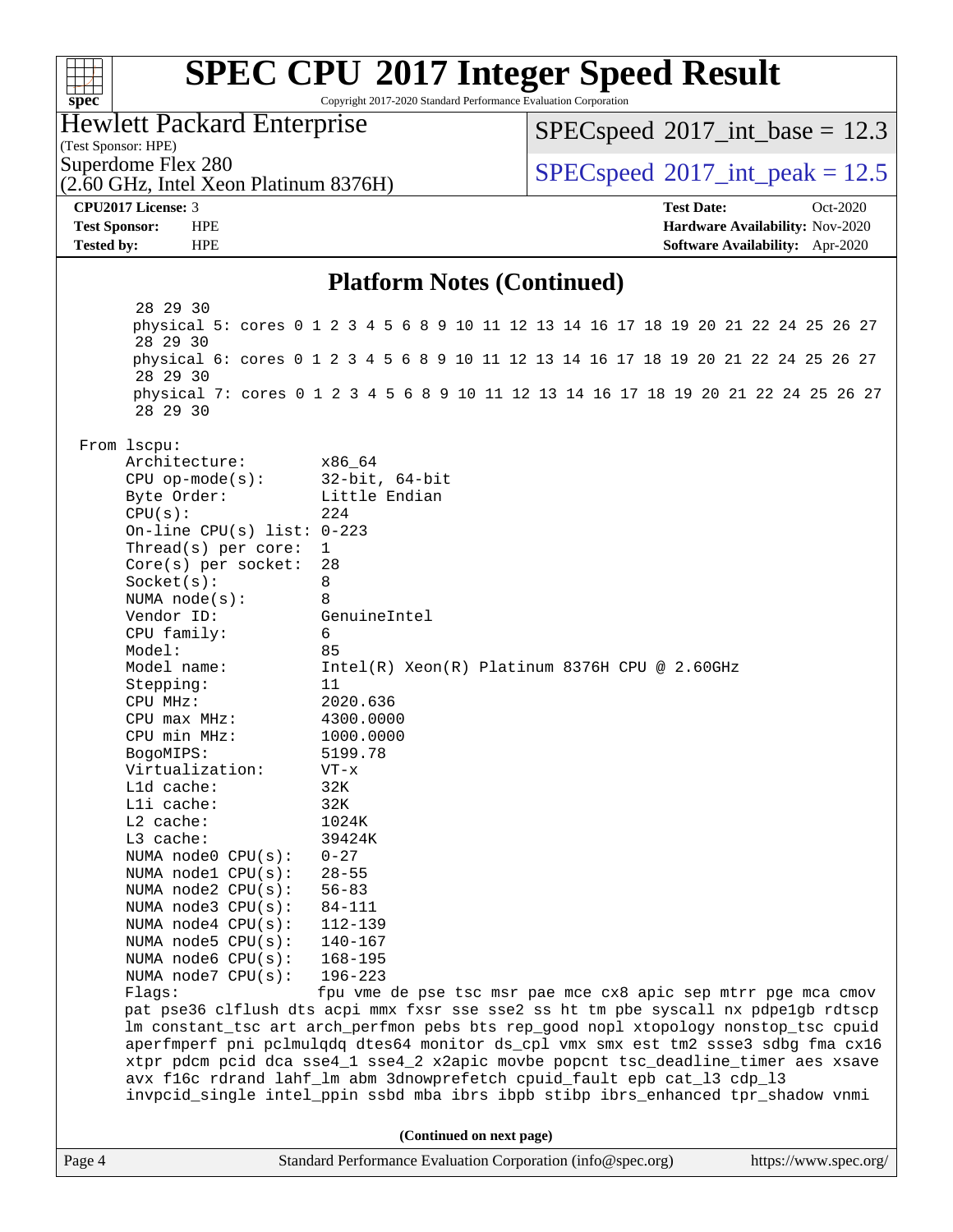Copyright 2017-2020 Standard Performance Evaluation Corporation

Hewlett Packard Enterprise

(2.60 GHz, Intel Xeon Platinum 8376H)

 $SPECspeed^{\circ}2017\_int\_base = 12.3$  $SPECspeed^{\circ}2017\_int\_base = 12.3$ 

(Test Sponsor: HPE)

**[spec](http://www.spec.org/)**

 $\begin{matrix} & \ + \ + \end{matrix}$ 

Superdome Flex 280  $SPEC speed^{\circ}2017$ \_int\_peak = 12.5

**[Tested by:](http://www.spec.org/auto/cpu2017/Docs/result-fields.html#Testedby)** HPE **[Software Availability:](http://www.spec.org/auto/cpu2017/Docs/result-fields.html#SoftwareAvailability)** Apr-2020

**[CPU2017 License:](http://www.spec.org/auto/cpu2017/Docs/result-fields.html#CPU2017License)** 3 **[Test Date:](http://www.spec.org/auto/cpu2017/Docs/result-fields.html#TestDate)** Oct-2020 **[Test Sponsor:](http://www.spec.org/auto/cpu2017/Docs/result-fields.html#TestSponsor)** HPE **[Hardware Availability:](http://www.spec.org/auto/cpu2017/Docs/result-fields.html#HardwareAvailability)** Nov-2020

### **[Platform Notes \(Continued\)](http://www.spec.org/auto/cpu2017/Docs/result-fields.html#PlatformNotes)**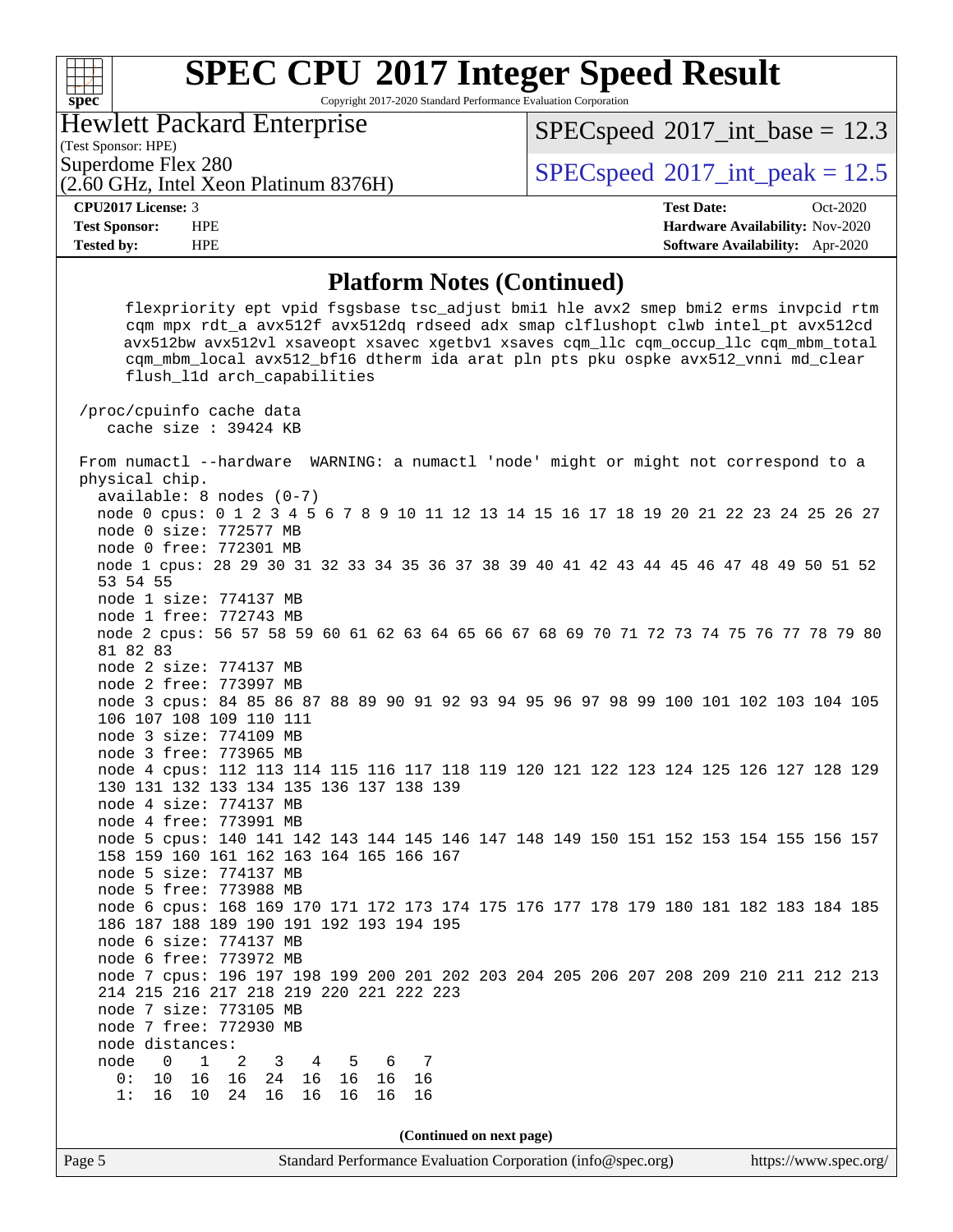| <u>TTT</u><br>spec <sup>®</sup>                                       |                                                                                                                                                                                                                                                                                                                                                                                                                                                                                                                          | <b>SPEC CPU®2017 Integer Speed Result</b><br>Copyright 2017-2020 Standard Performance Evaluation Corporation                                                                                                                                                                                                                |  |  |  |  |
|-----------------------------------------------------------------------|--------------------------------------------------------------------------------------------------------------------------------------------------------------------------------------------------------------------------------------------------------------------------------------------------------------------------------------------------------------------------------------------------------------------------------------------------------------------------------------------------------------------------|-----------------------------------------------------------------------------------------------------------------------------------------------------------------------------------------------------------------------------------------------------------------------------------------------------------------------------|--|--|--|--|
| (Test Sponsor: HPE)                                                   | <b>Hewlett Packard Enterprise</b>                                                                                                                                                                                                                                                                                                                                                                                                                                                                                        | $SPEC speed^{\circ}2017\_int\_base = 12.3$                                                                                                                                                                                                                                                                                  |  |  |  |  |
| Superdome Flex 280                                                    | (2.60 GHz, Intel Xeon Platinum 8376H)                                                                                                                                                                                                                                                                                                                                                                                                                                                                                    | $SPEC speed^{\circ}2017\_int\_peak = 12.5$                                                                                                                                                                                                                                                                                  |  |  |  |  |
| CPU2017 License: 3                                                    |                                                                                                                                                                                                                                                                                                                                                                                                                                                                                                                          | <b>Test Date:</b><br>Oct-2020                                                                                                                                                                                                                                                                                               |  |  |  |  |
| <b>Test Sponsor:</b><br><b>HPE</b><br><b>Tested by:</b><br><b>HPE</b> |                                                                                                                                                                                                                                                                                                                                                                                                                                                                                                                          | Hardware Availability: Nov-2020<br>Software Availability: Apr-2020                                                                                                                                                                                                                                                          |  |  |  |  |
|                                                                       |                                                                                                                                                                                                                                                                                                                                                                                                                                                                                                                          |                                                                                                                                                                                                                                                                                                                             |  |  |  |  |
|                                                                       |                                                                                                                                                                                                                                                                                                                                                                                                                                                                                                                          | <b>Platform Notes (Continued)</b>                                                                                                                                                                                                                                                                                           |  |  |  |  |
| 2:<br>16<br>24                                                        | 16<br>16<br>10<br>16<br>16<br>16                                                                                                                                                                                                                                                                                                                                                                                                                                                                                         |                                                                                                                                                                                                                                                                                                                             |  |  |  |  |
| 3:<br>16<br>24<br>4 :<br>16<br>16                                     | 16<br>16 10<br>16<br>16<br>16<br>16 16 10<br>16 16 24                                                                                                                                                                                                                                                                                                                                                                                                                                                                    |                                                                                                                                                                                                                                                                                                                             |  |  |  |  |
| 5:<br>16<br>16                                                        | 10 24 16<br>16 16<br>16                                                                                                                                                                                                                                                                                                                                                                                                                                                                                                  |                                                                                                                                                                                                                                                                                                                             |  |  |  |  |
| 6:<br>16<br>16                                                        | 24 10<br>16<br>16 16<br>16                                                                                                                                                                                                                                                                                                                                                                                                                                                                                               |                                                                                                                                                                                                                                                                                                                             |  |  |  |  |
| 7:<br>16<br>16                                                        | 16<br>16<br>10<br>16<br>24<br>16                                                                                                                                                                                                                                                                                                                                                                                                                                                                                         |                                                                                                                                                                                                                                                                                                                             |  |  |  |  |
| From /proc/meminfo<br>MemTotal:<br>HugePages_Total:                   | 6339049980 kB<br>0                                                                                                                                                                                                                                                                                                                                                                                                                                                                                                       |                                                                                                                                                                                                                                                                                                                             |  |  |  |  |
| Hugepagesize:                                                         | 2048 kB                                                                                                                                                                                                                                                                                                                                                                                                                                                                                                                  |                                                                                                                                                                                                                                                                                                                             |  |  |  |  |
| /usr/bin/lsb_release -d                                               | Red Hat Enterprise Linux release 8.2 (Ootpa)                                                                                                                                                                                                                                                                                                                                                                                                                                                                             |                                                                                                                                                                                                                                                                                                                             |  |  |  |  |
| os-release:<br>ID="rhel"<br>ID LIKE="fedora"<br>VERSION_ID="8.2"      | From /etc/*release* /etc/*version*<br>hpe-foundation-release: HPE Foundation Software 2.4, Build<br>734.0820.200723T0100.a.rhel82hpe-200723T0100<br>NAME="Red Hat Enterprise Linux"<br>VERSION="8.2 (Ootpa)"<br>PLATFORM_ID="platform:el8"<br>PRETTY_NAME="Red Hat Enterprise Linux 8.2 (Ootpa)"<br>$ANSI\_COLOR = "0; 31"$<br>redhat-release: Red Hat Enterprise Linux release 8.2 (Ootpa)<br>system-release: Red Hat Enterprise Linux release 8.2 (Ootpa)<br>system-release-cpe: cpe:/o:redhat:enterprise_linux:8.2:ga |                                                                                                                                                                                                                                                                                                                             |  |  |  |  |
| uname $-a$ :                                                          | UTC 2020 x86_64 x86_64 x86_64 GNU/Linux                                                                                                                                                                                                                                                                                                                                                                                                                                                                                  | Linux ch-622.fchst.rdlabs.hpecorp.net 4.18.0-193.el8.x86_64 #1 SMP Fri Mar 27 14:35:58                                                                                                                                                                                                                                      |  |  |  |  |
|                                                                       | Kernel self-reported vulnerability status:                                                                                                                                                                                                                                                                                                                                                                                                                                                                               |                                                                                                                                                                                                                                                                                                                             |  |  |  |  |
| itlb_multihit:<br>CVE-2017-5754 (Meltdown):                           | CVE-2018-3620 (L1 Terminal Fault):<br>Microarchitectural Data Sampling:<br>$CVE-2017-5753$ (Spectre variant 1):<br>$CVE-2017-5715$ (Spectre variant 2):                                                                                                                                                                                                                                                                                                                                                                  | Not affected<br>Not affected<br>Not affected<br>Not affected<br>CVE-2018-3639 (Speculative Store Bypass): Mitigation: Speculative Store Bypass disabled<br>via prctl and seccomp<br>Mitigation: usercopy/swapgs barriers and __user<br>pointer sanitization<br>Mitigation: Enhanced IBRS, IBPB: conditional,<br>RSB filling |  |  |  |  |
| (Continued on next page)                                              |                                                                                                                                                                                                                                                                                                                                                                                                                                                                                                                          |                                                                                                                                                                                                                                                                                                                             |  |  |  |  |

Page 6 Standard Performance Evaluation Corporation [\(info@spec.org\)](mailto:info@spec.org) <https://www.spec.org/>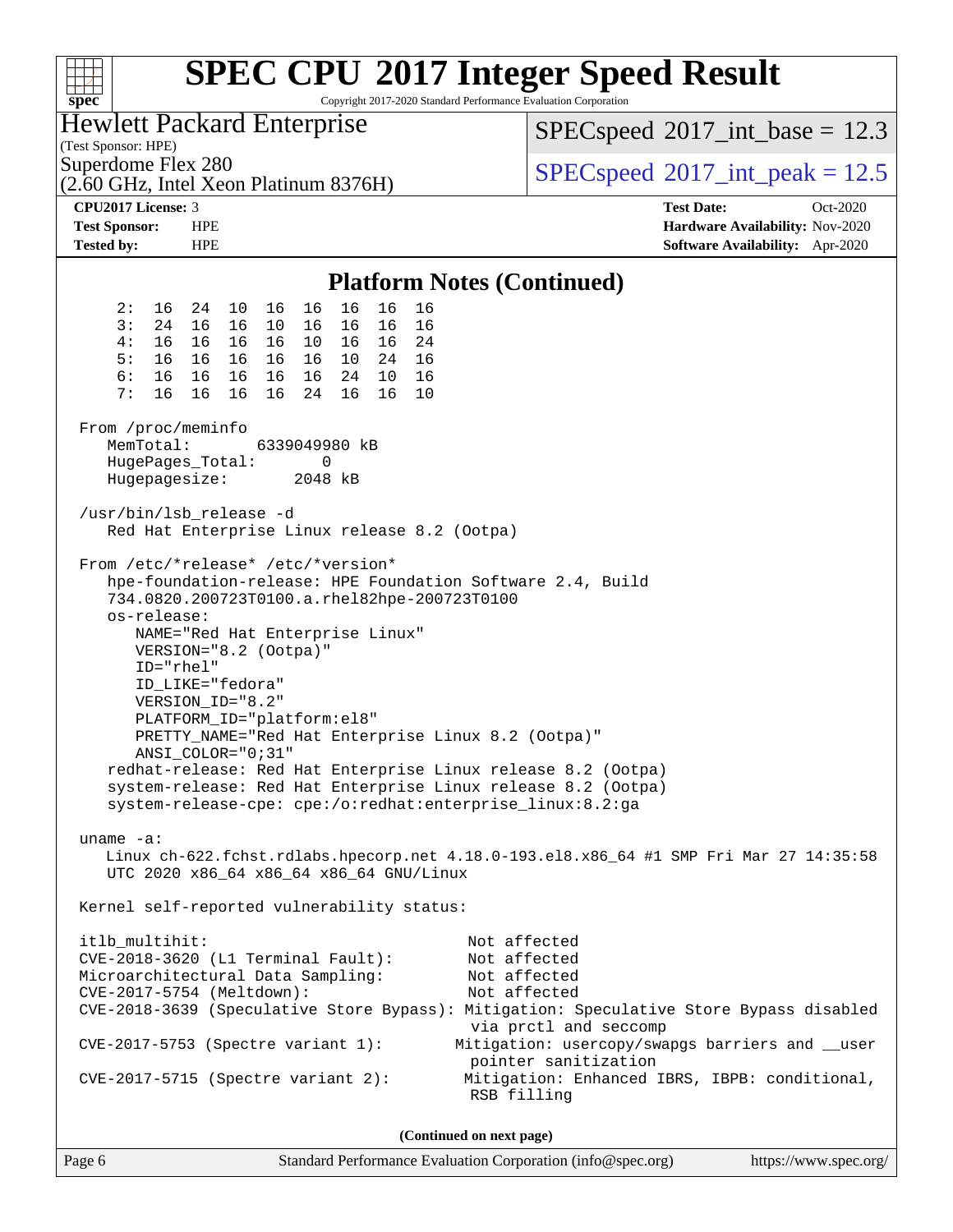#### **[SPEC CPU](http://www.spec.org/auto/cpu2017/Docs/result-fields.html#SPECCPU2017IntegerSpeedResult)[2017 Integer Speed Result](http://www.spec.org/auto/cpu2017/Docs/result-fields.html#SPECCPU2017IntegerSpeedResult)**  $+\ +$ **[spec](http://www.spec.org/)** Copyright 2017-2020 Standard Performance Evaluation Corporation Hewlett Packard Enterprise  $SPECspeed^{\circledcirc}2017\_int\_base = 12.3$  $SPECspeed^{\circledcirc}2017\_int\_base = 12.3$ (Test Sponsor: HPE) Superdome Flex 280<br>  $SPECspeed^{\circ}2017$  $SPECspeed^{\circ}2017$  int\_peak = 12.5 (2.60 GHz, Intel Xeon Platinum 8376H) **[CPU2017 License:](http://www.spec.org/auto/cpu2017/Docs/result-fields.html#CPU2017License)** 3 **[Test Date:](http://www.spec.org/auto/cpu2017/Docs/result-fields.html#TestDate)** Oct-2020 **[Test Sponsor:](http://www.spec.org/auto/cpu2017/Docs/result-fields.html#TestSponsor)** HPE **[Hardware Availability:](http://www.spec.org/auto/cpu2017/Docs/result-fields.html#HardwareAvailability)** Nov-2020 **[Tested by:](http://www.spec.org/auto/cpu2017/Docs/result-fields.html#Testedby)** HPE **[Software Availability:](http://www.spec.org/auto/cpu2017/Docs/result-fields.html#SoftwareAvailability)** Apr-2020 **[Platform Notes \(Continued\)](http://www.spec.org/auto/cpu2017/Docs/result-fields.html#PlatformNotes)** tsx\_async\_abort: Not affected run-level 3 Oct 29 11:26 SPEC is set to: /home/cpu2017 Filesystem Type Size Used Avail Use% Mounted on /dev/mapper/rhel-home xfs 392G 32G 360G 9% /home From /sys/devices/virtual/dmi/id BIOS: HPE Bundle:1.0.142 SFW:008.000.189.000.2010080501 10/08/2020 Vendor: HPE Product: Superdome Flex 280 Product Family: 1590PID02020001 Serial: 5UF0090539 Additional information from dmidecode follows. WARNING: Use caution when you interpret this section. The 'dmidecode' program reads system data which is "intended to allow hardware to be accurately determined", but the intent may not be met, as there are frequent changes to hardware, firmware, and the "DMTF SMBIOS" standard. Memory: 48x Hynix HMABAGL7ABR4N-XN 128 GB 4 rank 3200 48x NO DIMM NO DIMM (End of data from sysinfo program) **[Compiler Version Notes](http://www.spec.org/auto/cpu2017/Docs/result-fields.html#CompilerVersionNotes)** ============================================================================== C | 600.perlbench\_s(base) 602.gcc\_s(base, peak) 605.mcf\_s(base, peak) | 625.x264\_s(base, peak) 657.xz\_s(base, peak) ------------------------------------------------------------------------------ Intel(R) C Compiler for applications running on Intel(R) 64, Version 2021.1 NextGen Build 20200304 Copyright (C) 1985-2020 Intel Corporation. All rights reserved. ------------------------------------------------------------------------------ ============================================================================== C | 600.perlbench\_s(peak) ------------------------------------------------------------------------------ Intel(R) C Intel(R) 64 Compiler for applications running on Intel(R)  $64$ , Version 19.1.1.217 Build 20200306 Copyright (C) 1985-2020 Intel Corporation. All rights reserved. ------------------------------------------------------------------------------ ============================================================================== C | 600.perlbench\_s(base) 602.gcc\_s(base, peak) 605.mcf\_s(base, peak) **(Continued on next page)**Page 7 Standard Performance Evaluation Corporation [\(info@spec.org\)](mailto:info@spec.org) <https://www.spec.org/>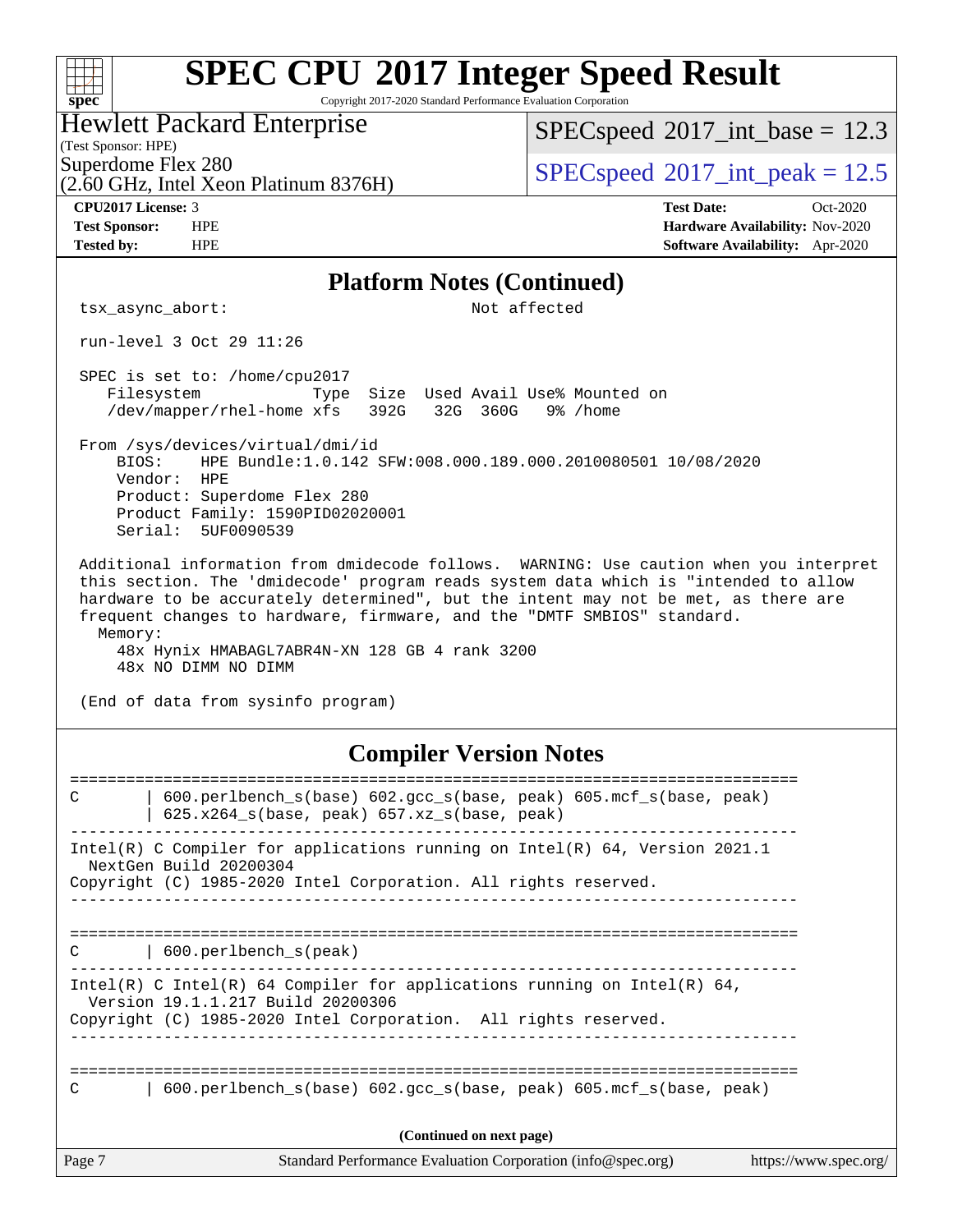| S<br>ve<br>۱<br>U |  |  |  |  |  |
|-------------------|--|--|--|--|--|

Copyright 2017-2020 Standard Performance Evaluation Corporation

## Hewlett Packard Enterprise

 $SPEC speed$ <sup>®</sup> $2017$ \_int\_base = 12.3

(Test Sponsor: HPE)

 $SPECspeed^{\circ}2017\_int\_peak = 12.5$  $SPECspeed^{\circ}2017\_int\_peak = 12.5$ 

(2.60 GHz, Intel Xeon Platinum 8376H)

**[CPU2017 License:](http://www.spec.org/auto/cpu2017/Docs/result-fields.html#CPU2017License)** 3 **[Test Date:](http://www.spec.org/auto/cpu2017/Docs/result-fields.html#TestDate)** Oct-2020 **[Test Sponsor:](http://www.spec.org/auto/cpu2017/Docs/result-fields.html#TestSponsor)** HPE **[Hardware Availability:](http://www.spec.org/auto/cpu2017/Docs/result-fields.html#HardwareAvailability)** Nov-2020 **[Tested by:](http://www.spec.org/auto/cpu2017/Docs/result-fields.html#Testedby)** HPE **[Software Availability:](http://www.spec.org/auto/cpu2017/Docs/result-fields.html#SoftwareAvailability)** Apr-2020

## **[Compiler Version Notes \(Continued\)](http://www.spec.org/auto/cpu2017/Docs/result-fields.html#CompilerVersionNotes)**

| $625.x264_s(base, peak)$ 657.xz <sub>_S</sub> (base, peak)                                                                                                                             |
|----------------------------------------------------------------------------------------------------------------------------------------------------------------------------------------|
| Intel(R) C Compiler for applications running on Intel(R) $64$ , Version 2021.1<br>NextGen Build 20200304<br>Copyright (C) 1985-2020 Intel Corporation. All rights reserved.            |
|                                                                                                                                                                                        |
| $600.$ perlbench s(peak)<br>C                                                                                                                                                          |
| Intel(R) C Intel(R) 64 Compiler for applications running on Intel(R) 64,<br>Version 19.1.1.217 Build 20200306<br>Copyright (C) 1985-2020 Intel Corporation. All rights reserved.       |
|                                                                                                                                                                                        |
| 620.omnetpp_s(base, peak) 623.xalancbmk_s(base, peak)<br>$C++$<br>631.deepsjeng_s(base, peak) 641.leela_s(base, peak)                                                                  |
| Intel(R) $C++$ Compiler for applications running on Intel(R) 64, Version 2021.1<br>NextGen Build 20200304<br>Copyright (C) 1985-2020 Intel Corporation. All rights reserved.           |
| -------------------------------                                                                                                                                                        |
| Fortran   $648$ . exchange2 $s$ (base, peak)                                                                                                                                           |
| Intel(R) Fortran Intel(R) 64 Compiler for applications running on Intel(R)<br>64, Version 19.1.1.217 Build 20200306<br>Copyright (C) 1985-2020 Intel Corporation. All rights reserved. |

## **[Base Compiler Invocation](http://www.spec.org/auto/cpu2017/Docs/result-fields.html#BaseCompilerInvocation)**

| C benchmarks:<br>icc         |  |  |
|------------------------------|--|--|
| $C++$ benchmarks:<br>icpc    |  |  |
| Fortran benchmarks:<br>ifort |  |  |
|                              |  |  |

 $C$  benchmarks: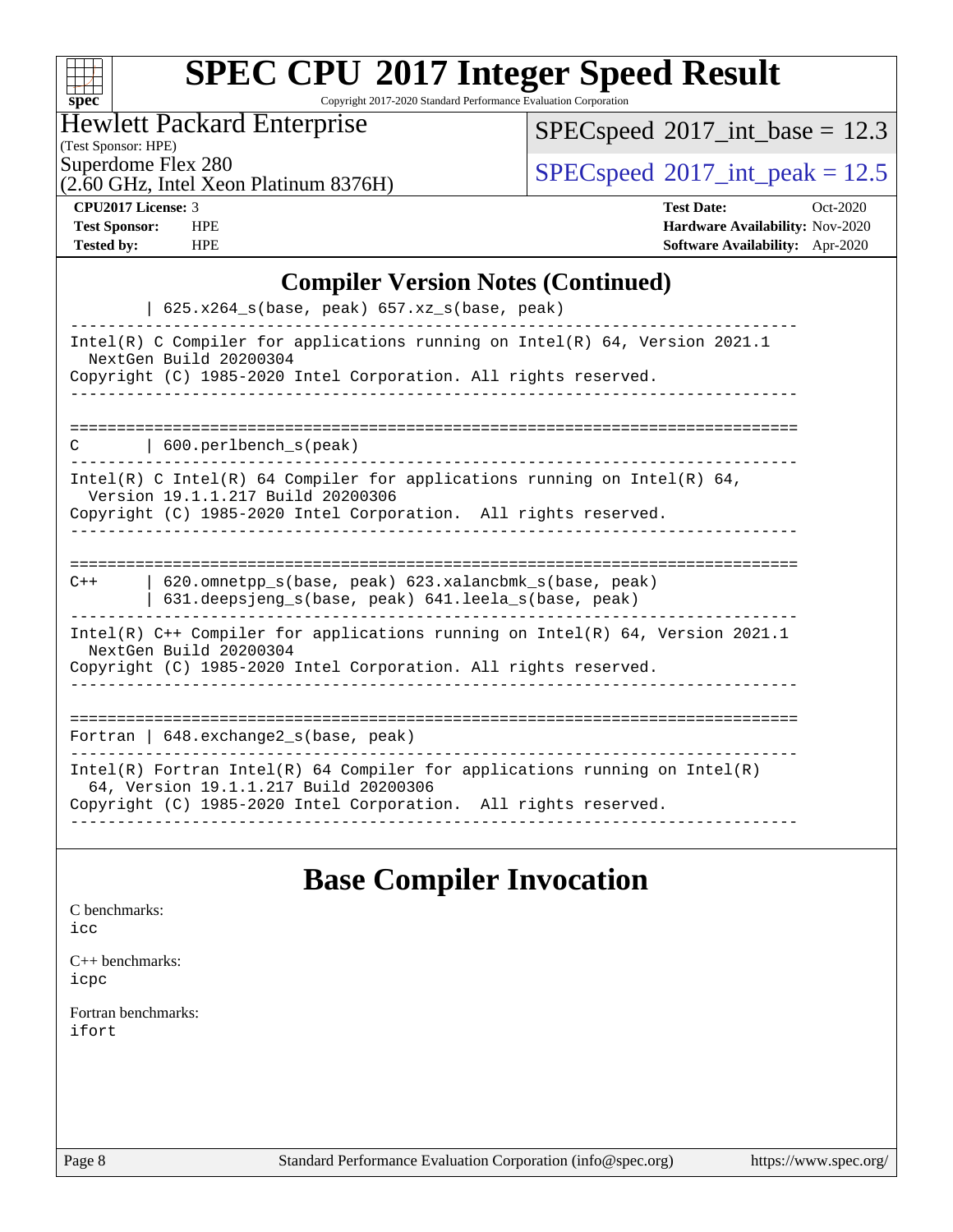

Copyright 2017-2020 Standard Performance Evaluation Corporation

## Hewlett Packard Enterprise

(Test Sponsor: HPE)

 $SPECspeed^{\circ}2017\_int\_base = 12.3$  $SPECspeed^{\circ}2017\_int\_base = 12.3$ 

Superdome Flex 280<br>  $SPECspeed*2017$  $SPECspeed*2017$ \_int\_peak = 12.5

(2.60 GHz, Intel Xeon Platinum 8376H)

**[CPU2017 License:](http://www.spec.org/auto/cpu2017/Docs/result-fields.html#CPU2017License)** 3 **[Test Date:](http://www.spec.org/auto/cpu2017/Docs/result-fields.html#TestDate)** Oct-2020 **[Test Sponsor:](http://www.spec.org/auto/cpu2017/Docs/result-fields.html#TestSponsor)** HPE **[Hardware Availability:](http://www.spec.org/auto/cpu2017/Docs/result-fields.html#HardwareAvailability)** Nov-2020 **[Tested by:](http://www.spec.org/auto/cpu2017/Docs/result-fields.html#Testedby)** HPE **[Software Availability:](http://www.spec.org/auto/cpu2017/Docs/result-fields.html#SoftwareAvailability)** Apr-2020

## **[Base Portability Flags](http://www.spec.org/auto/cpu2017/Docs/result-fields.html#BasePortabilityFlags)**

 600.perlbench\_s: [-DSPEC\\_LP64](http://www.spec.org/cpu2017/results/res2020q4/cpu2017-20201123-24425.flags.html#b600.perlbench_s_basePORTABILITY_DSPEC_LP64) [-DSPEC\\_LINUX\\_X64](http://www.spec.org/cpu2017/results/res2020q4/cpu2017-20201123-24425.flags.html#b600.perlbench_s_baseCPORTABILITY_DSPEC_LINUX_X64) 602.gcc\_s: [-DSPEC\\_LP64](http://www.spec.org/cpu2017/results/res2020q4/cpu2017-20201123-24425.flags.html#suite_basePORTABILITY602_gcc_s_DSPEC_LP64) 605.mcf\_s: [-DSPEC\\_LP64](http://www.spec.org/cpu2017/results/res2020q4/cpu2017-20201123-24425.flags.html#suite_basePORTABILITY605_mcf_s_DSPEC_LP64) 620.omnetpp\_s: [-DSPEC\\_LP64](http://www.spec.org/cpu2017/results/res2020q4/cpu2017-20201123-24425.flags.html#suite_basePORTABILITY620_omnetpp_s_DSPEC_LP64) 623.xalancbmk\_s: [-DSPEC\\_LP64](http://www.spec.org/cpu2017/results/res2020q4/cpu2017-20201123-24425.flags.html#suite_basePORTABILITY623_xalancbmk_s_DSPEC_LP64) [-DSPEC\\_LINUX](http://www.spec.org/cpu2017/results/res2020q4/cpu2017-20201123-24425.flags.html#b623.xalancbmk_s_baseCXXPORTABILITY_DSPEC_LINUX) 625.x264\_s: [-DSPEC\\_LP64](http://www.spec.org/cpu2017/results/res2020q4/cpu2017-20201123-24425.flags.html#suite_basePORTABILITY625_x264_s_DSPEC_LP64) 631.deepsjeng\_s: [-DSPEC\\_LP64](http://www.spec.org/cpu2017/results/res2020q4/cpu2017-20201123-24425.flags.html#suite_basePORTABILITY631_deepsjeng_s_DSPEC_LP64) 641.leela\_s: [-DSPEC\\_LP64](http://www.spec.org/cpu2017/results/res2020q4/cpu2017-20201123-24425.flags.html#suite_basePORTABILITY641_leela_s_DSPEC_LP64) 648.exchange2\_s: [-DSPEC\\_LP64](http://www.spec.org/cpu2017/results/res2020q4/cpu2017-20201123-24425.flags.html#suite_basePORTABILITY648_exchange2_s_DSPEC_LP64) 657.xz\_s: [-DSPEC\\_LP64](http://www.spec.org/cpu2017/results/res2020q4/cpu2017-20201123-24425.flags.html#suite_basePORTABILITY657_xz_s_DSPEC_LP64)

## **[Base Optimization Flags](http://www.spec.org/auto/cpu2017/Docs/result-fields.html#BaseOptimizationFlags)**

#### [C benchmarks](http://www.spec.org/auto/cpu2017/Docs/result-fields.html#Cbenchmarks):

```
-m64 -qnextgen -std=c11
-Wl,-plugin-opt=-x86-branches-within-32B-boundaries -Wl,-z,muldefs
-xCORE-AVX512 -O3 -ffast-math -flto -mfpmath=sse -funroll-loops
-fuse-ld=gold -qopt-mem-layout-trans=4 -fopenmp -DSPEC_OPENMP
-L/usr/local/jemalloc64-5.0.1/lib -ljemalloc
```
#### [C++ benchmarks:](http://www.spec.org/auto/cpu2017/Docs/result-fields.html#CXXbenchmarks)

[-m64](http://www.spec.org/cpu2017/results/res2020q4/cpu2017-20201123-24425.flags.html#user_CXXbase_m64-icc) [-qnextgen](http://www.spec.org/cpu2017/results/res2020q4/cpu2017-20201123-24425.flags.html#user_CXXbase_f-qnextgen) [-Wl,-plugin-opt=-x86-branches-within-32B-boundaries](http://www.spec.org/cpu2017/results/res2020q4/cpu2017-20201123-24425.flags.html#user_CXXbase_f-x86-branches-within-32B-boundaries_0098b4e4317ae60947b7b728078a624952a08ac37a3c797dfb4ffeb399e0c61a9dd0f2f44ce917e9361fb9076ccb15e7824594512dd315205382d84209e912f3) [-Wl,-z,muldefs](http://www.spec.org/cpu2017/results/res2020q4/cpu2017-20201123-24425.flags.html#user_CXXbase_link_force_multiple1_b4cbdb97b34bdee9ceefcfe54f4c8ea74255f0b02a4b23e853cdb0e18eb4525ac79b5a88067c842dd0ee6996c24547a27a4b99331201badda8798ef8a743f577) [-xCORE-AVX512](http://www.spec.org/cpu2017/results/res2020q4/cpu2017-20201123-24425.flags.html#user_CXXbase_f-xCORE-AVX512) [-O3](http://www.spec.org/cpu2017/results/res2020q4/cpu2017-20201123-24425.flags.html#user_CXXbase_f-O3) [-ffast-math](http://www.spec.org/cpu2017/results/res2020q4/cpu2017-20201123-24425.flags.html#user_CXXbase_f-ffast-math) [-flto](http://www.spec.org/cpu2017/results/res2020q4/cpu2017-20201123-24425.flags.html#user_CXXbase_f-flto) [-mfpmath=sse](http://www.spec.org/cpu2017/results/res2020q4/cpu2017-20201123-24425.flags.html#user_CXXbase_f-mfpmath_70eb8fac26bde974f8ab713bc9086c5621c0b8d2f6c86f38af0bd7062540daf19db5f3a066d8c6684be05d84c9b6322eb3b5be6619d967835195b93d6c02afa1) [-funroll-loops](http://www.spec.org/cpu2017/results/res2020q4/cpu2017-20201123-24425.flags.html#user_CXXbase_f-funroll-loops) [-fuse-ld=gold](http://www.spec.org/cpu2017/results/res2020q4/cpu2017-20201123-24425.flags.html#user_CXXbase_f-fuse-ld_920b3586e2b8c6e0748b9c84fa9b744736ba725a32cab14ad8f3d4ad28eecb2f59d1144823d2e17006539a88734fe1fc08fc3035f7676166309105a78aaabc32) [-qopt-mem-layout-trans=4](http://www.spec.org/cpu2017/results/res2020q4/cpu2017-20201123-24425.flags.html#user_CXXbase_f-qopt-mem-layout-trans_fa39e755916c150a61361b7846f310bcdf6f04e385ef281cadf3647acec3f0ae266d1a1d22d972a7087a248fd4e6ca390a3634700869573d231a252c784941a8) [-L/usr/local/IntelCompiler19/compilers\\_and\\_libraries\\_2020.1.217/linux/compiler/lib/intel64\\_lin](http://www.spec.org/cpu2017/results/res2020q4/cpu2017-20201123-24425.flags.html#user_CXXbase_linkpath_2cb6f503891ebf8baee7515f4e7d4ec1217444d1d05903cc0091ac4158de400651d2b2313a9fa414cb8a8f0e16ab029634f5c6db340f400369c190d4db8a54a0) [-lqkmalloc](http://www.spec.org/cpu2017/results/res2020q4/cpu2017-20201123-24425.flags.html#user_CXXbase_qkmalloc_link_lib_79a818439969f771c6bc311cfd333c00fc099dad35c030f5aab9dda831713d2015205805422f83de8875488a2991c0a156aaa600e1f9138f8fc37004abc96dc5)

#### [Fortran benchmarks:](http://www.spec.org/auto/cpu2017/Docs/result-fields.html#Fortranbenchmarks)

```
-m64 -Wl,-plugin-opt=-x86-branches-within-32B-boundaries -xCORE-AVX512
-O3 -ipo -no-prec-div -qopt-mem-layout-trans=4
-nostandard-realloc-lhs -align array32byte
-mbranches-within-32B-boundaries
```
## **[Peak Compiler Invocation](http://www.spec.org/auto/cpu2017/Docs/result-fields.html#PeakCompilerInvocation)**

[C benchmarks](http://www.spec.org/auto/cpu2017/Docs/result-fields.html#Cbenchmarks): [icc](http://www.spec.org/cpu2017/results/res2020q4/cpu2017-20201123-24425.flags.html#user_CCpeak_intel_icc_66fc1ee009f7361af1fbd72ca7dcefbb700085f36577c54f309893dd4ec40d12360134090235512931783d35fd58c0460139e722d5067c5574d8eaf2b3e37e92)

[C++ benchmarks:](http://www.spec.org/auto/cpu2017/Docs/result-fields.html#CXXbenchmarks) [icpc](http://www.spec.org/cpu2017/results/res2020q4/cpu2017-20201123-24425.flags.html#user_CXXpeak_intel_icpc_c510b6838c7f56d33e37e94d029a35b4a7bccf4766a728ee175e80a419847e808290a9b78be685c44ab727ea267ec2f070ec5dc83b407c0218cded6866a35d07)

**(Continued on next page)**

Page 9 Standard Performance Evaluation Corporation [\(info@spec.org\)](mailto:info@spec.org) <https://www.spec.org/>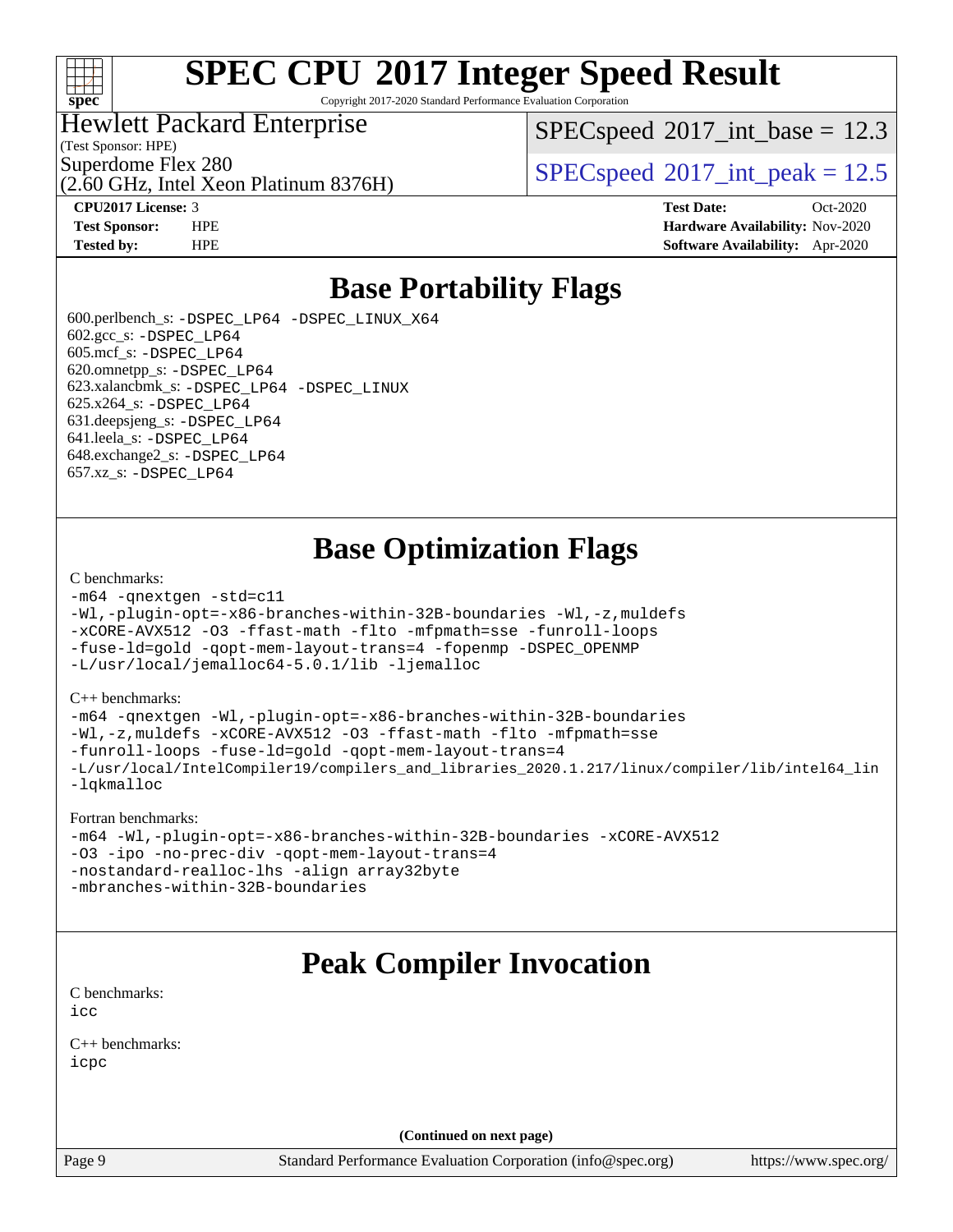

Copyright 2017-2020 Standard Performance Evaluation Corporation

## Hewlett Packard Enterprise

(Test Sponsor: HPE)

 $SPECspeed^{\circ}2017\_int\_base = 12.3$  $SPECspeed^{\circ}2017\_int\_base = 12.3$ 

Superdome Flex 280<br>  $SPECspeed*2017$  $SPECspeed*2017$ \_int\_peak = 12.5

(2.60 GHz, Intel Xeon Platinum 8376H)

**[CPU2017 License:](http://www.spec.org/auto/cpu2017/Docs/result-fields.html#CPU2017License)** 3 **[Test Date:](http://www.spec.org/auto/cpu2017/Docs/result-fields.html#TestDate)** Oct-2020 **[Test Sponsor:](http://www.spec.org/auto/cpu2017/Docs/result-fields.html#TestSponsor)** HPE **[Hardware Availability:](http://www.spec.org/auto/cpu2017/Docs/result-fields.html#HardwareAvailability)** Nov-2020 **[Tested by:](http://www.spec.org/auto/cpu2017/Docs/result-fields.html#Testedby)** HPE **[Software Availability:](http://www.spec.org/auto/cpu2017/Docs/result-fields.html#SoftwareAvailability)** Apr-2020

## **[Peak Compiler Invocation \(Continued\)](http://www.spec.org/auto/cpu2017/Docs/result-fields.html#PeakCompilerInvocation)**

[Fortran benchmarks](http://www.spec.org/auto/cpu2017/Docs/result-fields.html#Fortranbenchmarks):

[ifort](http://www.spec.org/cpu2017/results/res2020q4/cpu2017-20201123-24425.flags.html#user_FCpeak_intel_ifort_8111460550e3ca792625aed983ce982f94888b8b503583aa7ba2b8303487b4d8a21a13e7191a45c5fd58ff318f48f9492884d4413fa793fd88dd292cad7027ca)

## **[Peak Portability Flags](http://www.spec.org/auto/cpu2017/Docs/result-fields.html#PeakPortabilityFlags)**

 600.perlbench\_s: [-DSPEC\\_LP64](http://www.spec.org/cpu2017/results/res2020q4/cpu2017-20201123-24425.flags.html#b600.perlbench_s_peakPORTABILITY_DSPEC_LP64) [-DSPEC\\_LINUX\\_X64](http://www.spec.org/cpu2017/results/res2020q4/cpu2017-20201123-24425.flags.html#b600.perlbench_s_peakCPORTABILITY_DSPEC_LINUX_X64) 602.gcc\_s: [-DSPEC\\_LP64](http://www.spec.org/cpu2017/results/res2020q4/cpu2017-20201123-24425.flags.html#suite_peakCCLD602_gcc_s_DSPEC_LP64)(\*) [-DSPEC\\_LP64](http://www.spec.org/cpu2017/results/res2020q4/cpu2017-20201123-24425.flags.html#suite_peakPORTABILITY602_gcc_s_DSPEC_LP64) 605.mcf\_s: [-DSPEC\\_LP64](http://www.spec.org/cpu2017/results/res2020q4/cpu2017-20201123-24425.flags.html#suite_peakPORTABILITY605_mcf_s_DSPEC_LP64) 620.omnetpp\_s: [-DSPEC\\_LP64](http://www.spec.org/cpu2017/results/res2020q4/cpu2017-20201123-24425.flags.html#suite_peakPORTABILITY620_omnetpp_s_DSPEC_LP64) 623.xalancbmk\_s: [-DSPEC\\_LP64](http://www.spec.org/cpu2017/results/res2020q4/cpu2017-20201123-24425.flags.html#suite_peakPORTABILITY623_xalancbmk_s_DSPEC_LP64) [-DSPEC\\_LINUX](http://www.spec.org/cpu2017/results/res2020q4/cpu2017-20201123-24425.flags.html#b623.xalancbmk_s_peakCXXPORTABILITY_DSPEC_LINUX) 625.x264\_s: [-DSPEC\\_LP64](http://www.spec.org/cpu2017/results/res2020q4/cpu2017-20201123-24425.flags.html#suite_peakPORTABILITY625_x264_s_DSPEC_LP64) 631.deepsjeng\_s: [-DSPEC\\_LP64](http://www.spec.org/cpu2017/results/res2020q4/cpu2017-20201123-24425.flags.html#suite_peakPORTABILITY631_deepsjeng_s_DSPEC_LP64) 641.leela\_s: [-DSPEC\\_LP64](http://www.spec.org/cpu2017/results/res2020q4/cpu2017-20201123-24425.flags.html#suite_peakPORTABILITY641_leela_s_DSPEC_LP64) 648.exchange2\_s: [-DSPEC\\_LP64](http://www.spec.org/cpu2017/results/res2020q4/cpu2017-20201123-24425.flags.html#suite_peakPORTABILITY648_exchange2_s_DSPEC_LP64) 657.xz\_s: [-DSPEC\\_LP64](http://www.spec.org/cpu2017/results/res2020q4/cpu2017-20201123-24425.flags.html#suite_peakPORTABILITY657_xz_s_DSPEC_LP64)

(\*) Indicates a portability flag that was found in a non-portability variable.

## **[Peak Optimization Flags](http://www.spec.org/auto/cpu2017/Docs/result-fields.html#PeakOptimizationFlags)**

[C benchmarks](http://www.spec.org/auto/cpu2017/Docs/result-fields.html#Cbenchmarks):

```
 600.perlbench_s: -Wl,-z,muldefs -prof-gen(pass 1) -prof-use(pass 2)
-xCORE-AVX512 -ipo -O3 -no-prec-div
-qopt-mem-layout-trans=4 -fno-strict-overflow
-mbranches-within-32B-boundaries
-L/usr/local/jemalloc64-5.0.1/lib -ljemalloc
```
 602.gcc\_s: [-m64](http://www.spec.org/cpu2017/results/res2020q4/cpu2017-20201123-24425.flags.html#user_peakCCLD602_gcc_s_m64-icc) [-qnextgen](http://www.spec.org/cpu2017/results/res2020q4/cpu2017-20201123-24425.flags.html#user_peakCCLD602_gcc_s_f-qnextgen) [-std=c11](http://www.spec.org/cpu2017/results/res2020q4/cpu2017-20201123-24425.flags.html#user_peakCCLD602_gcc_s_std-icc-std_0e1c27790398a4642dfca32ffe6c27b5796f9c2d2676156f2e42c9c44eaad0c049b1cdb667a270c34d979996257aeb8fc440bfb01818dbc9357bd9d174cb8524) [-fuse-ld=gold](http://www.spec.org/cpu2017/results/res2020q4/cpu2017-20201123-24425.flags.html#user_peakCCLD602_gcc_s_f-fuse-ld_920b3586e2b8c6e0748b9c84fa9b744736ba725a32cab14ad8f3d4ad28eecb2f59d1144823d2e17006539a88734fe1fc08fc3035f7676166309105a78aaabc32) [-Wl,-plugin-opt=-x86-branches-within-32B-boundaries](http://www.spec.org/cpu2017/results/res2020q4/cpu2017-20201123-24425.flags.html#user_peakLDFLAGS602_gcc_s_f-x86-branches-within-32B-boundaries_0098b4e4317ae60947b7b728078a624952a08ac37a3c797dfb4ffeb399e0c61a9dd0f2f44ce917e9361fb9076ccb15e7824594512dd315205382d84209e912f3) [-Wl,-z,muldefs](http://www.spec.org/cpu2017/results/res2020q4/cpu2017-20201123-24425.flags.html#user_peakEXTRA_LDFLAGS602_gcc_s_link_force_multiple1_b4cbdb97b34bdee9ceefcfe54f4c8ea74255f0b02a4b23e853cdb0e18eb4525ac79b5a88067c842dd0ee6996c24547a27a4b99331201badda8798ef8a743f577) [-fprofile-generate](http://www.spec.org/cpu2017/results/res2020q4/cpu2017-20201123-24425.flags.html#user_peakPASS1_CFLAGSPASS1_LDFLAGS602_gcc_s_fprofile-generate)(pass 1) [-fprofile-use=default.profdata](http://www.spec.org/cpu2017/results/res2020q4/cpu2017-20201123-24425.flags.html#user_peakPASS2_CFLAGSPASS2_LDFLAGS602_gcc_s_fprofile-use_56aeee182b92ec249f9670f17c9b8e7d83fe2d25538e35a2cf64c434b579a2235a8b8fc66ef5678d24461366bbab9d486c870d8a72905233fc08e43eefe3cd80)(pass 2) [-xCORE-AVX512](http://www.spec.org/cpu2017/results/res2020q4/cpu2017-20201123-24425.flags.html#user_peakCOPTIMIZEPASS1_CFLAGSPASS1_LDFLAGS602_gcc_s_f-xCORE-AVX512) [-flto](http://www.spec.org/cpu2017/results/res2020q4/cpu2017-20201123-24425.flags.html#user_peakCOPTIMIZEPASS1_CFLAGSPASS1_LDFLAGS602_gcc_s_f-flto) [-Ofast](http://www.spec.org/cpu2017/results/res2020q4/cpu2017-20201123-24425.flags.html#user_peakPASS1_CFLAGSPASS1_LDFLAGS602_gcc_s_f-Ofast)(pass 1) [-O3](http://www.spec.org/cpu2017/results/res2020q4/cpu2017-20201123-24425.flags.html#user_peakCOPTIMIZE602_gcc_s_f-O3) [-ffast-math](http://www.spec.org/cpu2017/results/res2020q4/cpu2017-20201123-24425.flags.html#user_peakCOPTIMIZE602_gcc_s_f-ffast-math) [-qopt-mem-layout-trans=4](http://www.spec.org/cpu2017/results/res2020q4/cpu2017-20201123-24425.flags.html#user_peakCOPTIMIZE602_gcc_s_f-qopt-mem-layout-trans_fa39e755916c150a61361b7846f310bcdf6f04e385ef281cadf3647acec3f0ae266d1a1d22d972a7087a248fd4e6ca390a3634700869573d231a252c784941a8) [-L/usr/local/jemalloc64-5.0.1/lib](http://www.spec.org/cpu2017/results/res2020q4/cpu2017-20201123-24425.flags.html#user_peakEXTRA_LIBS602_gcc_s_jemalloc_link_path64_1_cc289568b1a6c0fd3b62c91b824c27fcb5af5e8098e6ad028160d21144ef1b8aef3170d2acf0bee98a8da324cfe4f67d0a3d0c4cc4673d993d694dc2a0df248b) [-ljemalloc](http://www.spec.org/cpu2017/results/res2020q4/cpu2017-20201123-24425.flags.html#user_peakEXTRA_LIBS602_gcc_s_jemalloc_link_lib_d1249b907c500fa1c0672f44f562e3d0f79738ae9e3c4a9c376d49f265a04b9c99b167ecedbf6711b3085be911c67ff61f150a17b3472be731631ba4d0471706)

 $605.\text{mcf}\text{ s}:$  basepeak = yes

```
 625.x264_s: -m64 -qnextgen -std=c11
-Wl,-plugin-opt=-x86-branches-within-32B-boundaries
-Wl,-z,muldefs -xCORE-AVX512 -flto -O3 -ffast-math
-fuse-ld=gold -qopt-mem-layout-trans=4 -fno-alias
-L/usr/local/jemalloc64-5.0.1/lib -ljemalloc
```
**(Continued on next page)**